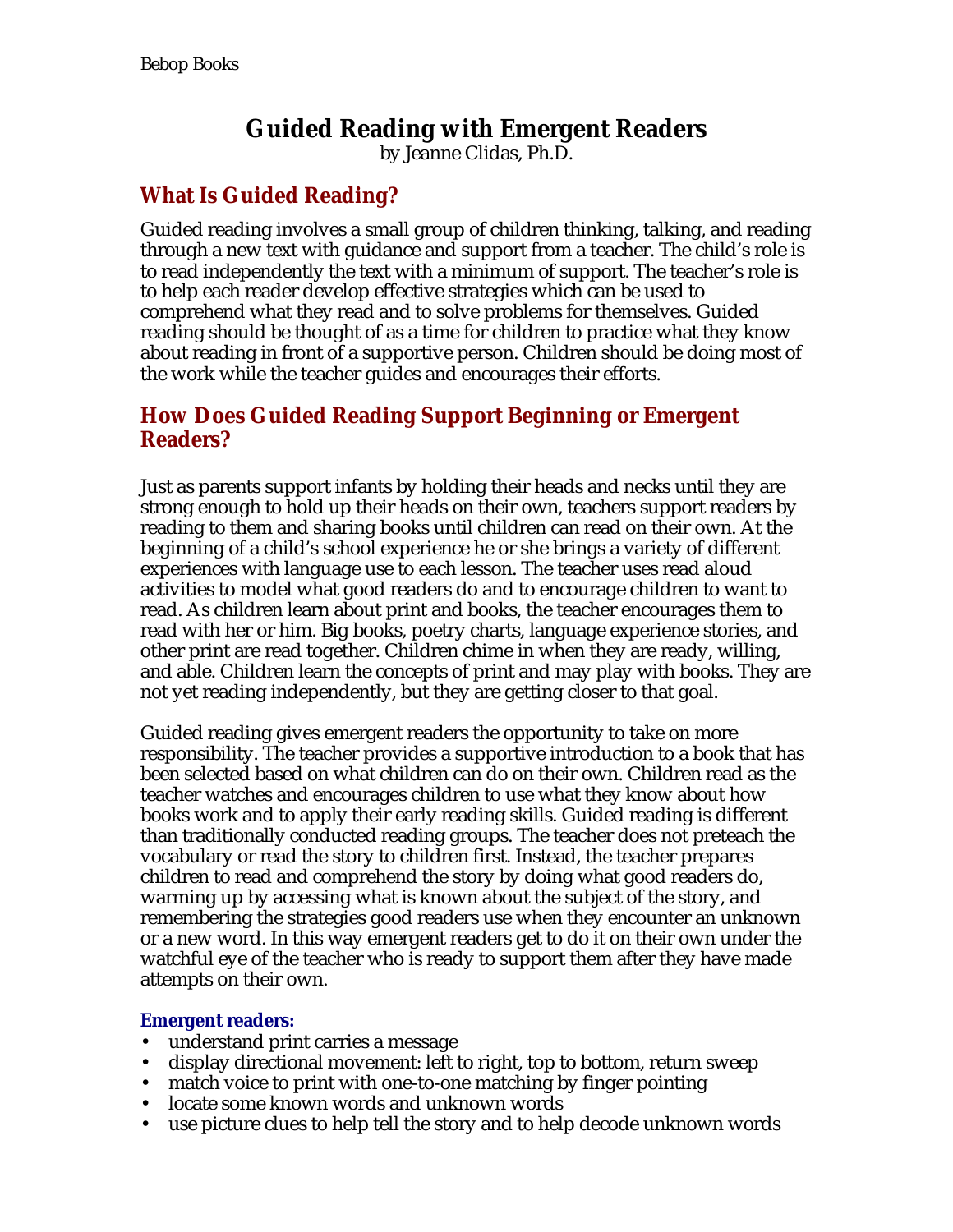- recognize the difference between a letter and a word
- may invent text, using the pictures or tell the story from memory
- begin to use pattern and repetition of text to read
- use oral language/story structure to make a connection to print
- use some letter sounds (beginning/ending)
- begin to use known, high-frequency words to monitor reading

#### **Characteristics of books at the emergent level**

**Early**: Levels A–B (The Fountas & Pinnell Guided Reading Leveling System™)

- consistent placement of print on each page
- illustrations provide high support
- natural language structure
- deal with familiar experiences
- some high-frequency words are used
- have one or two lines of print (left to right with return sweep)
- predictable, repetitive sentence pattern with one or two word changes

**Later**: Levels C–E (The Fountas & Pinnell Guided Reading Leveling System™)

- some punctuation conventions such as question marks and exclamation points
- illustrations provide high support
- repeated sentence pattern every few pages
- print in various positions on page
- varied sentence patterns
- multiple lines of print
- familiar objects and experiences
- simple story line

### **When Are Children Ready for Guided Reading?**

My friend who has taught kindergarten for 10 years uses guided reading with her class. She watches children's behaviors during read aloud time, shared reading, and writers workshop to determine who is ready for guided reading. At first she looks for children's interest in learning to read and their attention span. The two behaviors go hand-in-hand when she decides whether or not a child is ready for a guided reading lesson. Next, she watches for children who can generate ideas related to the class discussion and children who can stay on the topic. She feels these skills are necessary for a child to follow the story during guided reading. She notes who picks up a book and tells the story from the pictures and who can remember some of the story language from familiar books. She also watches for children who have begun to make the one-to-one, voice to print match during shared reading. But most importantly, she is sensitive to children's needs and their readiness and interest to be part of a small group handling a book and telling a story. As a result, she will often use the same book with all children, doing less with some and more with others during their guided reading lessons.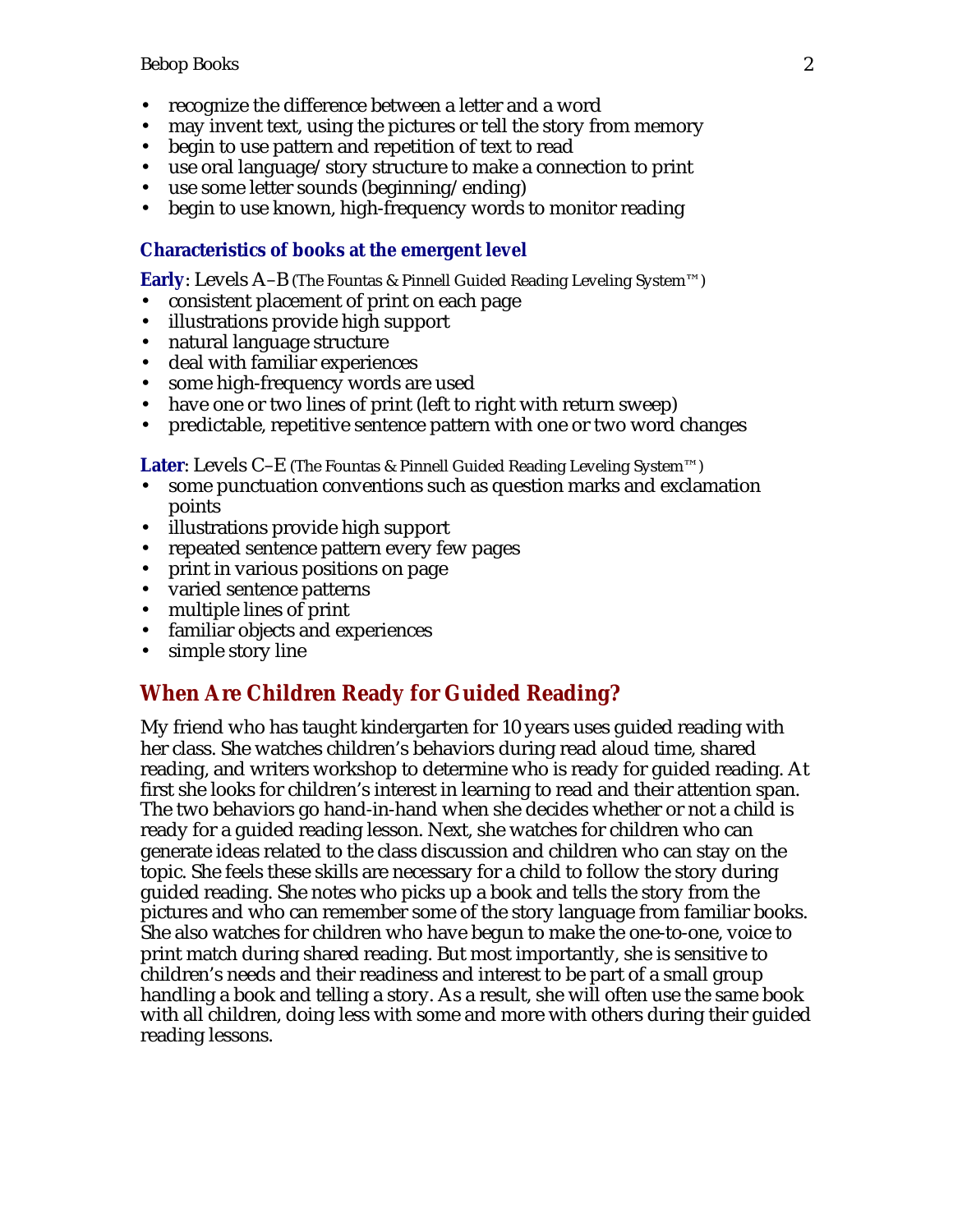### **Fountas and Pinnell (***Guided Reading,* **1996) suggest noticing and supporting these behaviors:**

- handling books—moving through the text from front to back, turning pages
- controlling left-to-right movement and return sweep
- noticing and interpreting details in pictures
- using oral language in relation to the text
- paying close attention to print—noticing some features of letters and words
- locating familiar and new words
- remembering and using language patterns
- using knowledge of language syntax as a source of information
- using oral language in combination with pointing
- matching voice with words on the page
- predicting what makes sense

### **Guided reading should begin when children start to understand and exhibit:**

- a knowledge of the alphabet
- writing vocabulary of a few high-frequency words including their name
- an awareness that reading must make sense
- some of the early reading behaviors: directionality, one-to-one matching, locating known words, locating unknown words

### **What is the sequence of a guided reading lesson?**

- set a purpose for the lesson
- choose a text with a balance of challenges and supports
- plan a supportive introduction
- remind children of the strategies to use with unknown words
- watch as children read independently
- choose a "teachable moment" based on your observations
- discuss and reread the story
- choose a follow up activity that supports children's comprehension of the text

# **What Happens After Children Finish the First Reading?**

During the first reading, the teacher is watching and listening to what children do. Their successes and mistakes direct the teaching points that will be addressed when children complete the reading. The teaching points are not predetermined, rather, children's reading guides the decision as to the needs to be addressed.

### **Teaching points for emergent guided reading lessons:**

- tracking print—one-to-one matching—saying words as each word is touched
- noting text patterns and changes in those patterns
- using pictures to predict the story and the words
- applying graphophonic knowledge—using beginning consonants
- remembering high-frequency words
- using picture clues to unlock unknown words
- using the meaning (semantic) cues to figure out unknown words
- encouraging a visual to auditory match
- using the rhyming pattern to unlock new words
- retelling the story—using the pictures to guide the retelling
- cross checking by using more than one cueing system
- monitoring for meaning—does it make sense?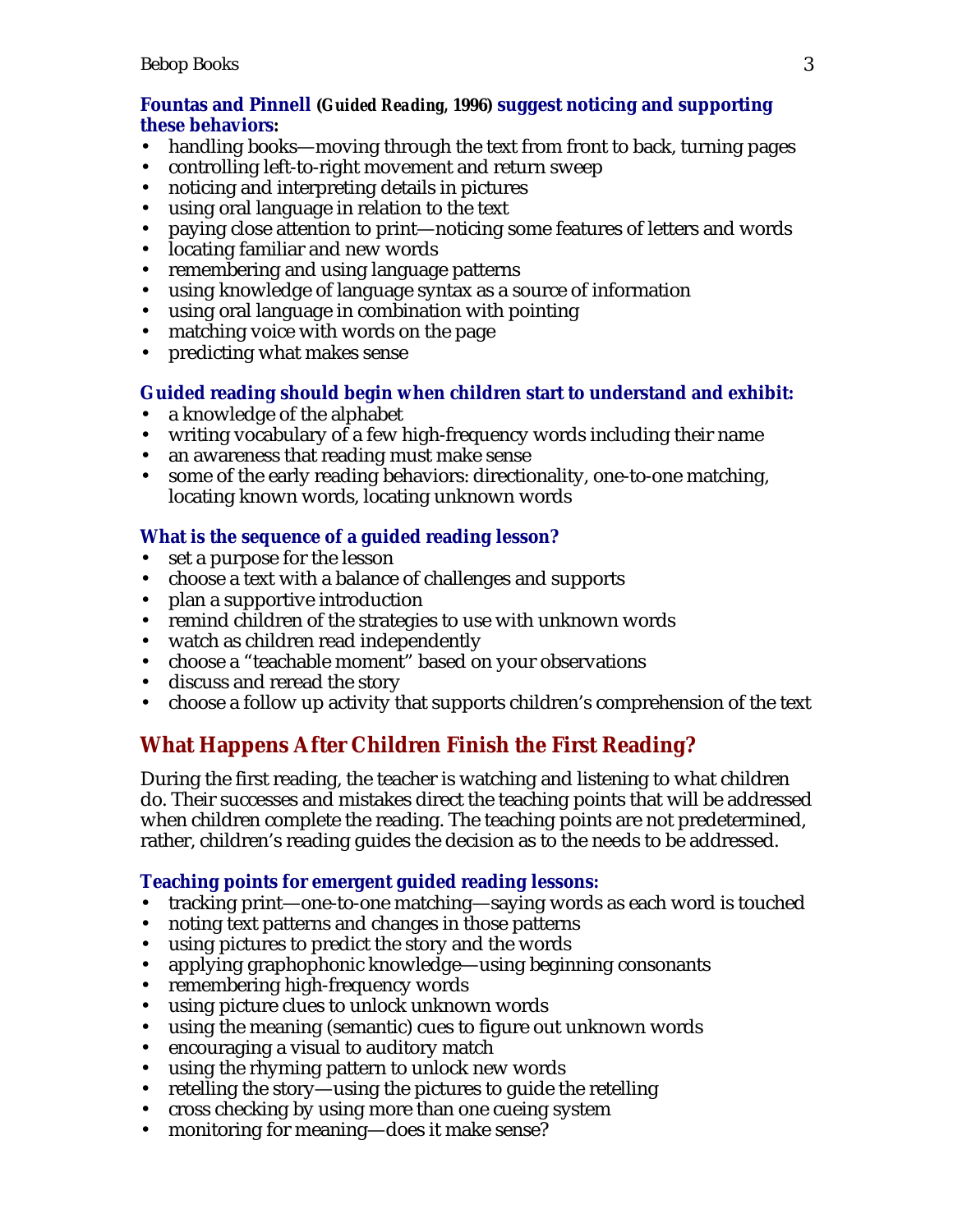### **Matching books to readers depends on:**

- knowing the reader—interest, skills, stamina, willingness to take risks
- knowing the text—supportive text features and challenges
- understanding the reading process—three cueing systems, making meaning

### **There are three categories of books:**

- easy texts—independent reading level—can be read with 96%–100% accuracy
- just-right texts—instructional level—can be read with 90%–95% accuracy
- hard texts—frustration level—below 89% reading accuracy

Books for guided reading are generally "just-right" texts.

## **How Do We Support Children for Whom English Is a Second Language?**

Children whose home language is not English often know a great deal about how language works. They have had many experiences using language to ask questions, tell stories, clarify misunderstandings, learn new words, and comprehend books. This knowledge will be a strong foundation on which to build knowledge of how written language is constructed and used in reading.

### **To support these children as they begin reading:**

- engage children in activities that are low stress so they feel invited to take risks, trying out language and sharing ideas
- make sure instruction is easy and directions use verbs that are consistent from lesson to lesson
- ask children to use language for meaningful, real communication purposes
- put new words in context by using objects, gestures, and visuals such as pictures
- model standard spoken and written English instead of over correcting; accept children' approximations and thank them for taking a chance to speak
- use developmentally appropriate activities
- encourage children's language use in small groups and one on one; encourage children to talk with other children
- accept that many children go through a silent period and will speak when they are comfortable and ready to do so

### **About the Author**



Dr. Jeanne Clidas, Assistant Professor, State University of New York, College at Brockport, is the author of Bebop Books' lesson plans and the article "Guided Reading with Emergent Readers," taught in her own classroom for 25 years. During that time she was a firm believer in small group instruction, daily creative writing, and the use of centers to build student responsibility. She completed her doctorate at Fordham University, where she studied the acquisition of language and

the role language use plays in learning. After completing her degree, Dr. Clidas worked as an independent consultant for an educational publishing company. In that position, she traveled across the country to work in other teachers'